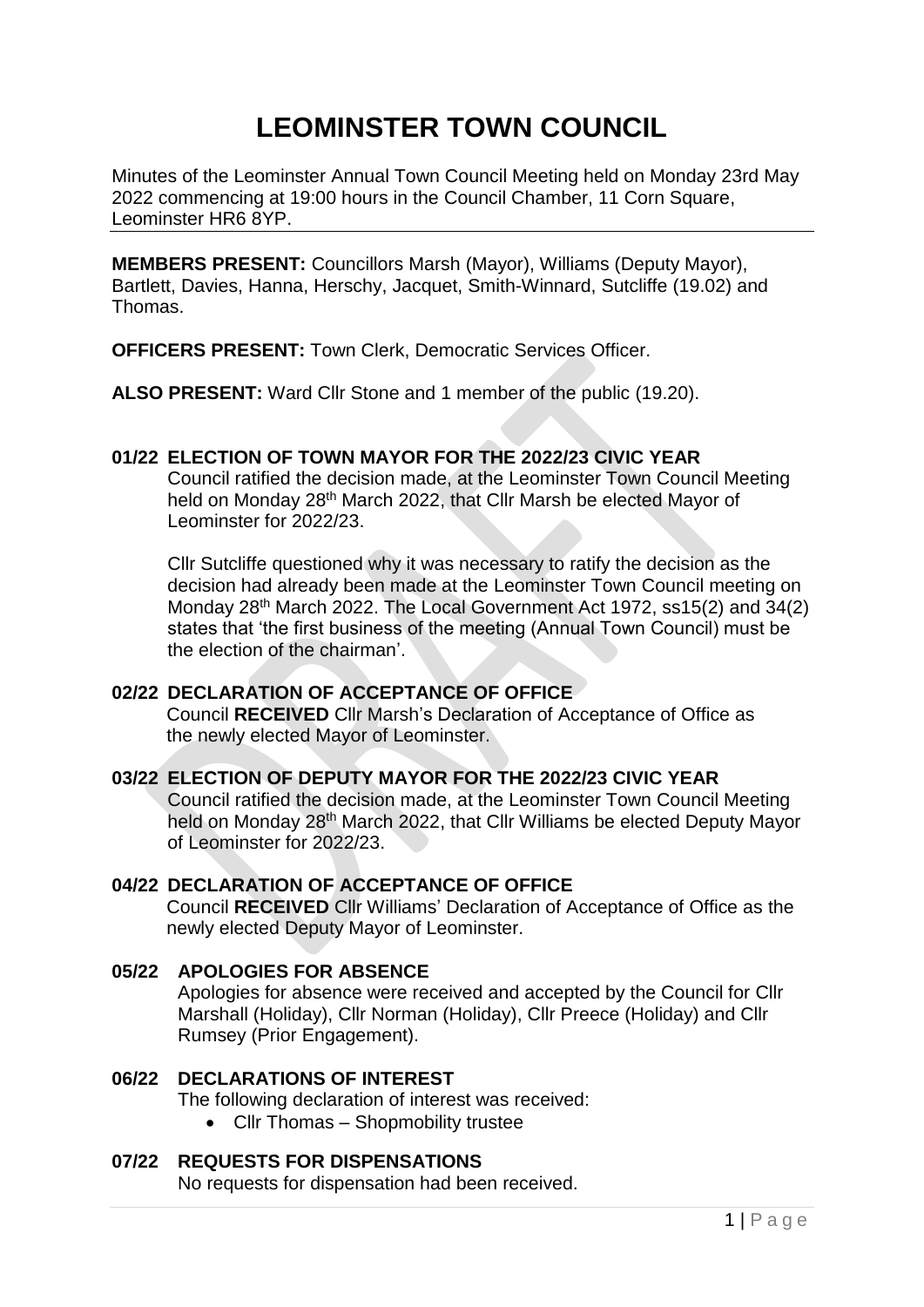#### **08/22 QUESTIONS FROM THE PUBLIC (maximum 15 minutes)**

There were no members of the public present at this stage. No matters were raised.

#### **09/22 MINUTES OF THE PREVIOUS TOWN COUNCIL MEETING**

Council **RESOLVED** that the minutes of the Leominster Town Council meeting held on 28<sup>th</sup> March 2022 be agreed and signed as a correct record.

Council **NOTED** the draft minutes of the Annual Town Meeting held on Monday 4<sup>th</sup> April 2022. These would be formally adopted at the next Town Meeting to be held in April 2023.

#### **10/22 CLERK'S REPORT**

Council noted the following Clerk's Report:

- Cllr Rumsey has resigned as a Councillor w.e.f. 23<sup>rd</sup> May 2022. The clerk will inform Elections at Herefordshire Council tomorrow. Council **RESOLVED** to send a letter of thanks to Cllr Rumsey and Mrs Rumsey for his service and her support during his Mayoral year;
- The clerk will be on annual leave on  $27<sup>th</sup>$  May,  $30<sup>th</sup>$  May and  $13<sup>th</sup>$  to 17th June 2022;
- The clerk has received 3 applications for the Civic Officer vacancies (Sergeant at Arms and two Mace Bearers). The positions will be advertised until 31st May 2022.

## **11/22 APPOINTMENT OF COMMITTEES**

Council **RESOLVED** to appoint the following Committees in line with the Council structure, to assist in conducting the business of Council:

- Planning & Highways Committee
- **Environment & Services Committee**
- **Finance & General Purposes Committee**
- Communications & Events Committee

## **12/22 APPOINTMENT OF COMMITTEE MEMBERS**

Council **RESOLVED** to appoint the Members listed below to sit on the following Committees:

## **PLANNING & HIGHWAYS COMMITTEE (11 MEMBERS)**

Cllr Marsh (Mayor) Cllr Williams (Deputy Mayor) Cllr Bartlett Cllr Hanna Cllr Herschy Cllr Jacquet Cllr Preece Cllr Rosser Cllr Thomas 2 vacancies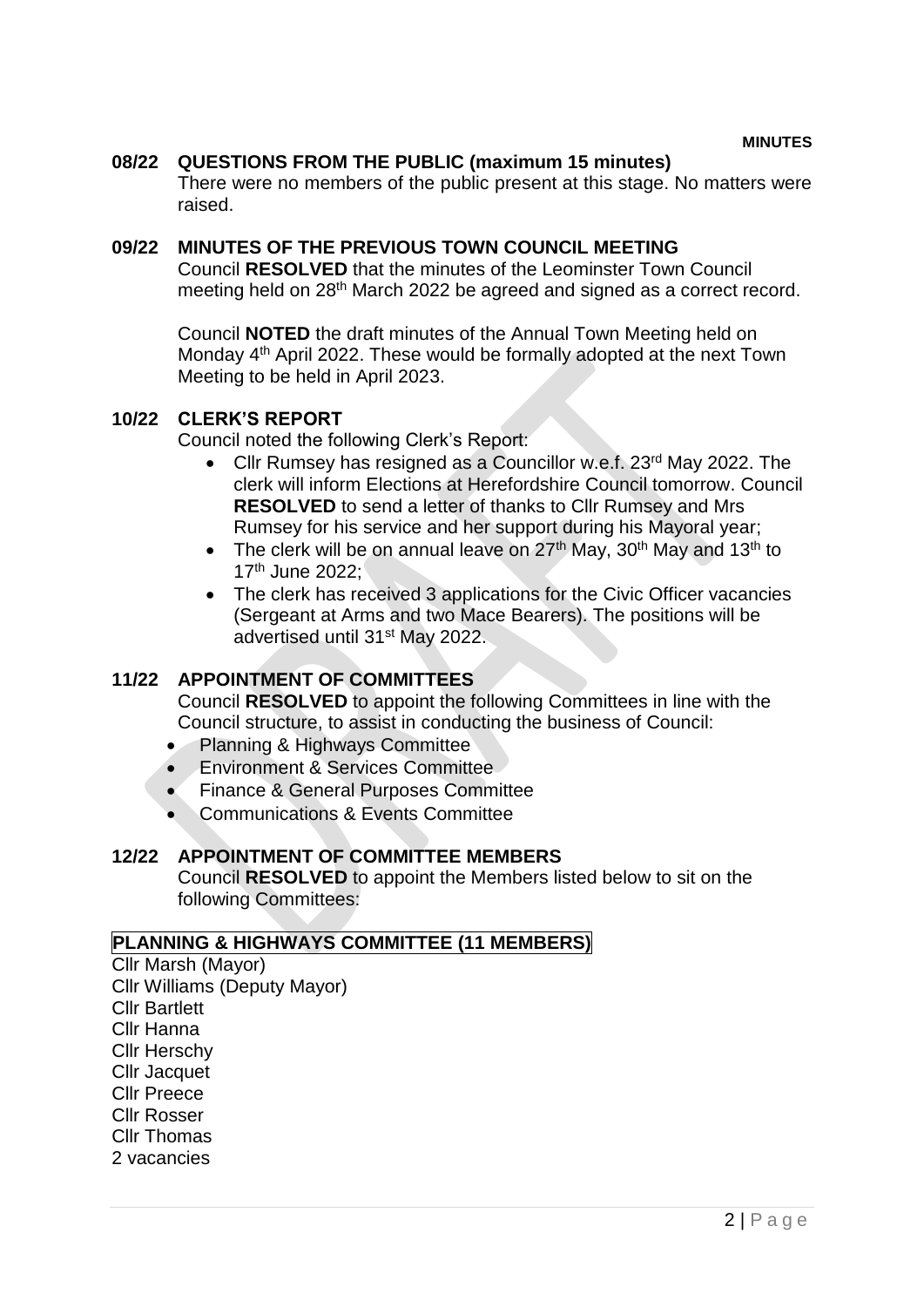## **ENVIRONMENT & SERVICES COMMITTEE (11 MEMBERS)**

Cllr Marsh (Mayor) Cllr Williams (Deputy Mayor) Cllr Bartlett Cllr.Davies Cllr Herschy Cllr Jacquet Cllr Murdoch Cllr Norman Cllr Smith-Winnard Cllr Sutcliffe 1 vacancy

## **FINANCE & GENERAL PURPOSES COMMITTEE (11 MEMBERS)**

Cllr Marsh (Mayor) Cllr Williams (Deputy Mayor) Cllr Bartlett Cllr Davies Cllr Hanna Cllr Murdoch Cllr Norman Cllr Sutcliffe 3 vacancies

## **COMMUNICATIONS & EVENTS COMMITTEE (9 MEMBERS)**

Cllr Marsh (Mayor) Cllr Williams (Deputy Mayor) Cllr Jacquet Cllr Murdoch Cllr Smith-Winnard Cllr Sutcliffe Cllr Thomas 2 vacancies

A member of the public arrived at 19.20 and said that it stated on the Town Council's website that the meeting commenced at 19.30. The website was checked immediately and it was confirmed that the website stated that the meeting commenced at 19.00.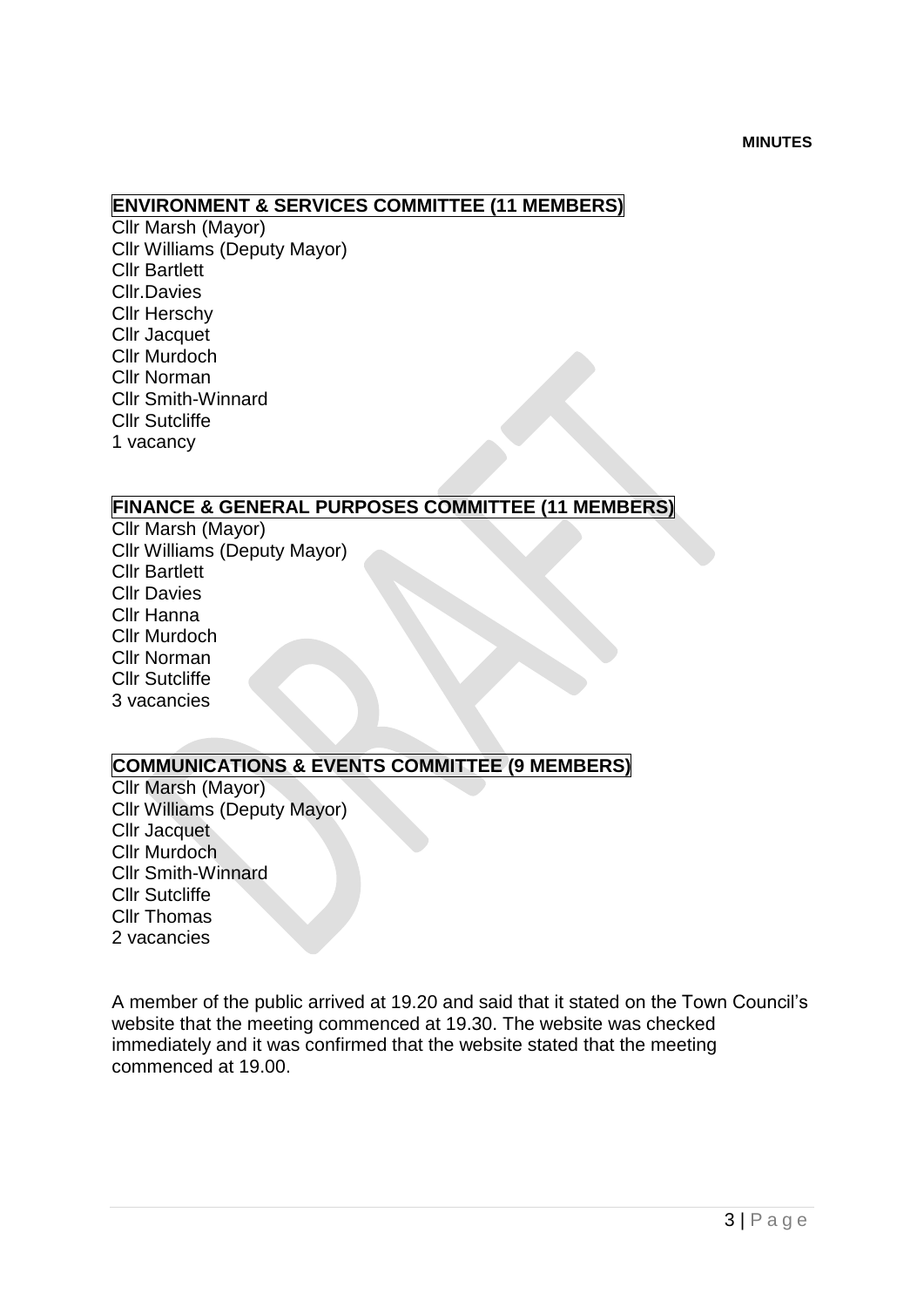## **13/22 APPOINTMENT TO OUTSIDE BODIES**

Council **RESOLVED** to appoint the following Council representatives to represent Leominster Town Council on Outside Bodies:

| <b>OUTSIDE BODY</b>                      | <b>APPOINTED REPRESENTATIVES</b>      |
|------------------------------------------|---------------------------------------|
| <b>Rural Market Towns Group (1)</b>      | <b>Cllr Thomas</b>                    |
| position)                                |                                       |
| Herefordshire Association of Local       | <b>Cllr Marsh</b>                     |
| Councils (1 position)                    |                                       |
| <b>Hester Clarke Almshouses Trustees</b> | Cllr Thomas, 1 vacancy                |
| (2 positions)                            |                                       |
| <b>Leominster District Community</b>     | Cllr Murdoch, 1 vacancy               |
| Association (2 positions)                |                                       |
| Leominster Festival Committee (1         | <b>Cllr Jacquet</b>                   |
| position)                                |                                       |
| Shopmobility (1 position)                | Cllr Jacquet                          |
| Leominster in Bloom (2 positions)        | <b>Clirs Marsh and Murdoch</b>        |
| S&A produce Liaison Group (2)            | <b>Cllrs Marsh and Thomas</b>         |
| positions)                               |                                       |
| Janice & Peter McCaull Trust (4          | Cllrs Marsh, Norman, Thomas and       |
| positions)                               | <b>Williams</b>                       |
| <b>Youth Champions</b>                   | <b>Cllr Thomas</b>                    |
| <b>Tree Officer</b>                      | <b>Clirs Preece and Smith-Winnard</b> |
| <b>Fair Trade</b>                        | <b>Cllr Norman</b>                    |

Cllr Thomas advised that Hester Clarke Almshouses were not currently holding meetings. The clerk will contact the Charity Commission to obtain a copy of the constitution and Articles of Association for Hester Clarke Almshouses. The clerk will also contact Hester Clarke Almshouses to establish whether there are any scheduled meetings.

## **14/22 INSURANCE COVER**

**(a) Local Council Insurance** – It was **RESOLVED** that Annual Insurance cover for the Parish Council for 2022/23 currently provided by Zurich Insurance be confirmed.

**(b) Vehicle Insurance** – It was **RESOLVED** that Annual Insurance cover for the Parish Council's vehicles for 2022/23 currently provided by Zurich Insurance be confirmed.

**15/22 VEHICLE REPACEMENT** – Council **RESOLVED** to delegate authority to the clerk to source and purchase a relatively new truck up to the value of £13000. Council noted that a tow bar has temporarily been fitted onto the Council's Ford Transit van in order that preparations can continue to be made for the Friday and Farmers markets.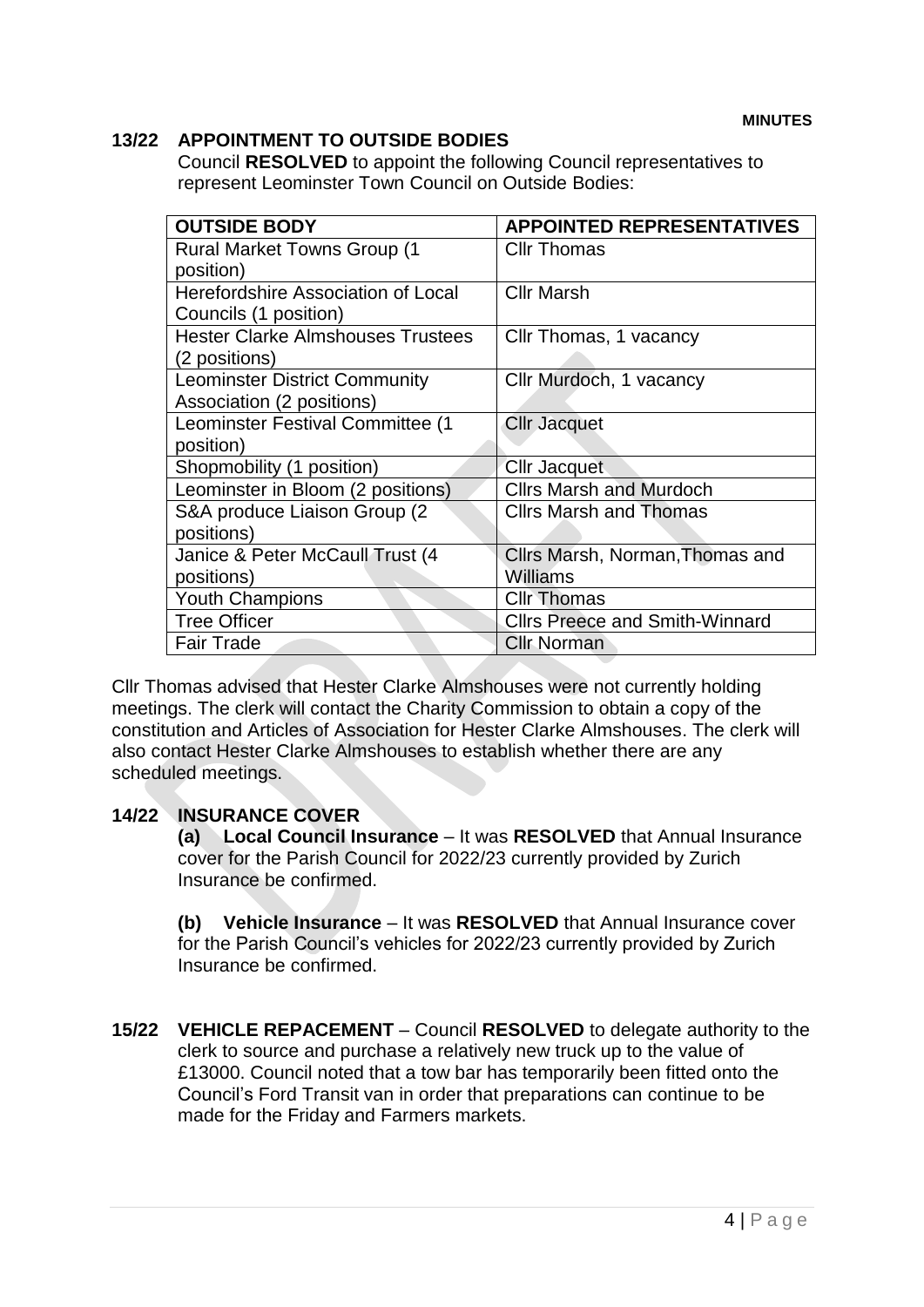**16/22 DISPOSAL OF VEHICLE** – Council noted that the clerk has received a quote to scrap the Council's Mitsubishi L200 and that two offers have been received from members of the public to purchase the vehicle. Council **RESOLVED** that the clerk accepts the best offer received and the vehicle will be sold as seen.

## **17/22 EXTRAORDINARY MARKET TOWNS MAINTENANCE FUND**

Council noted that the Planning & Highways Committee had already **RESOLVED** to recommend that the funding is prioritised for roads in the town centre not already covered under the HSHAZ scheme – including South Street, Burgess Street and Rainbow Street – and additional white lining. The Planning & Highways Committee had also suggested improvements to West Street although this may be covered under the HSHAZ. The clerk advised that Balfour Beatty have requested details of works to be done (on a 2 year programme) by the end of May 2022 although the HSHAZ consultation runs until 21<sup>st</sup> June 2022 and details of works to be covered by the HSHAZ have not been finalised.

Following discussion Council **RESOLVED** to advise Balfour Beatty that work is required to all town centre roads (and to allocate West Street to year 2 in case funding is received through the HSHAZ). The clerk will request quotes for all town centre roads (including West Street) and will contact the Contract management team at Herefordshire Council for an assurance that the Town Council will not lose any funding through this process.

## **18/22 FINANCES**

**(a) Accounts Paid and Invoices for Payment** – It was **RESOLVED** to ratify the payment of invoices relating to April and May 2022, as outlined on the payment statements provided.

Cllr Williams will provide the clerk with details of companies / individuals who can carry out PAT testing.

- **(b) Income & Expenditure Report Month 12** Council **RESOLVED** to accept the Income & Expenditure Report for Month 12 and accompanying notes.
- **19/22 RURAL MARKET TOWN GROUP** Council **RESOLVED** to continue membership of the Rural Market Town Group at a cost of £130 + VAT.

## **20/22 MAYORAL CHARITY FOR 2021/22**

Cllr Marsh announced that she would be supporting CPRE Herefordshire during her mayoral year. This is the countryside charity for Herefordshire, campaigning for a sustainable future for the countryside and rural communities in the county.

## **21/22 OLD PRIORY**

**(a) Old Priory Asset Transfer** – Council noted that the clerk has received the transfer documents. Council **RESOLVED** that the Mayor and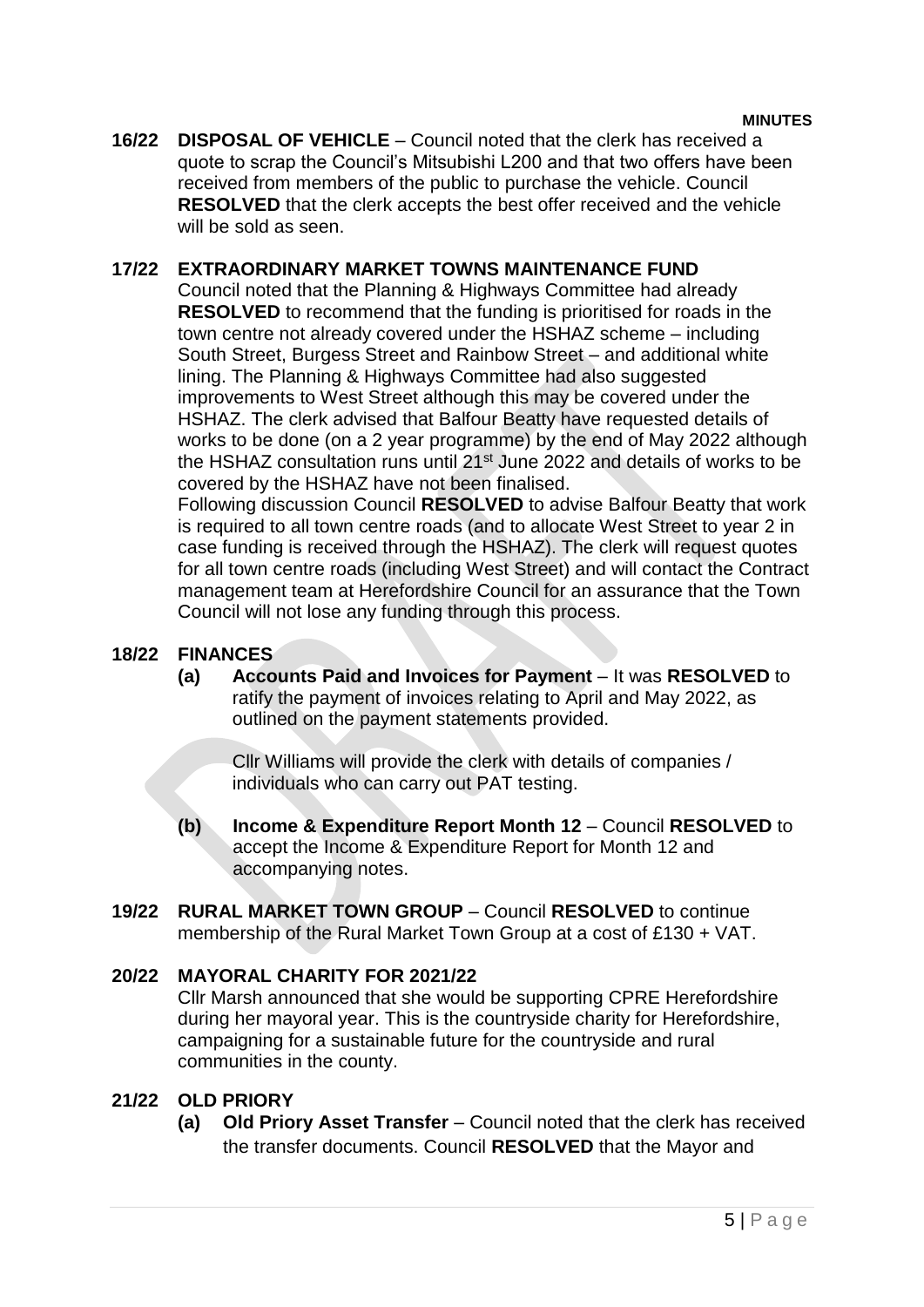Deputy Mayor sign the documents once the solicitor has confirmed that they can be signed.

- **(b) Old Priory Development Report** Council noted the development report and **RESOLVED** that costed proposals are obtained for the work outlined in the Old Priory Feasibility Study Project Brief. Council also **RESOLVED** that the following procurement timeline is adopted:
	- 30<sup>th</sup> May 2022: request for tenders is published
	- supplier proposals and draft HSHAZ grant agreement terms are presented at the Full Council meeting on Monday 27<sup>th</sup> June 2022.

## **22/22 REPORTS**

The following reports were received:

## **LARC / Grange Court**

Cllr Herschy thanked the Town Council for their assistance and financial support and confirmed that LARC would no longer be applying for the longstanding grant of £7000 from the Town Council.

Herefordshire Council has repaid LARC's outstanding loan with the Social Investment Business. Council expressed extreme gratitude to Herefordshire Council for the repayment of the loan.

Cllr Herschy advised that Grange Court could display any posters / leaflets regarding Herefordshire Museum's opportunity to acquire the Herefordshire Hoard. The clerk will contact Herefordshire Council to request copies of any posters/ leaflets advertising the hoard.

## **Repair Cafés**

Cllr Smith-Winnard advised that there was an advertisement promoting local repair cafés on the back page of the latest edition of Herefordshire Now. The Leominster repair café was not featured, as it does not receive funding from Herefordshire Council, but it is open once and a month and is doing well.

## **Leominster North Ward Report from Ward Cllr. Stone**

Council noted the report contained in the agenda.

Cllr Stone added that:

- this was the fifth annual parish meeting that he had attended this year and that the maximum attendance by members of the public was two;
- the next Leominster Market Town Business Briefing will be held at Grange Court on 7th June 2022. The clerk will circulate an email regarding booking tickets to the event;
- $\bullet$  The Duke of Kent visited Leominster on 19<sup>th</sup> May 2022 to open the Stonewater veteran community-build scheme at Noden's Mews;
- Ukrainian children are now attending a number of local schools in the county and there are a number of support groups around Herefordshire for Ukrainian families. A concert is being held at Middleton-on-the-Hill Church to raise money for Ukrainian refugees.